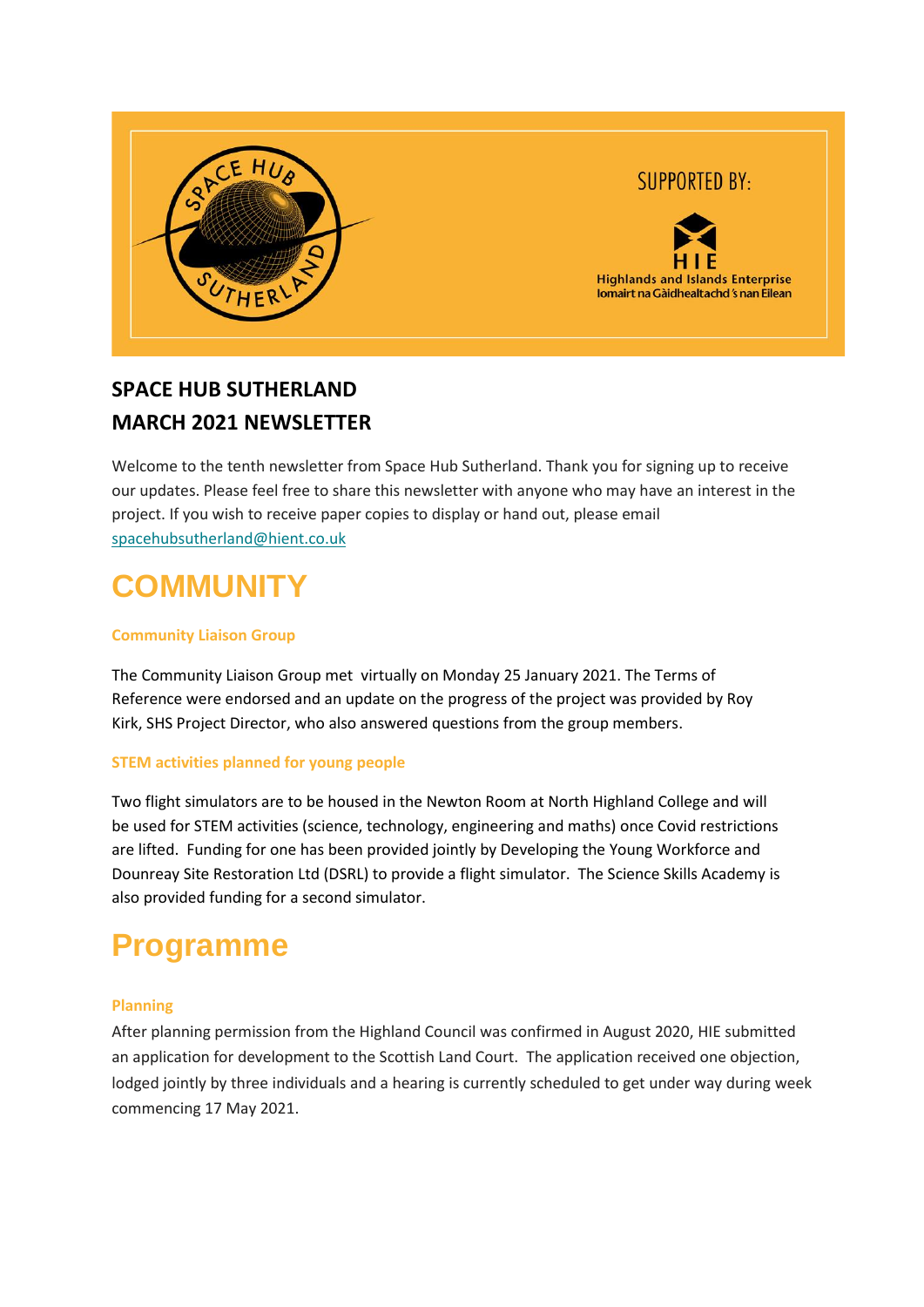The Court of Session granted Wildland's petition for judicial review of the council's decision in January. It is currently expected that the initial hearing will commence on 8 June 2021.

### **Forward programme**

- Having postponed the ground investigation work that was scheduled for January 2021, HIE is currently working with contractors with a view to work getting under way in May.
- Dates are also currently being identified to carry out bird surveys and survey work for the peat restoration plan.
- HIE and Dounreay Site Restoration Ltd (DSRL) has provided funding to support a Space Cluster Development project. The six-month project has secured funding of £58,000 to develop a space cluster strategy, maximising the local impact of Space Hub Sutherland. The work will be undertaken on behalf of Caithness and North Sutherland Regeneration Partnership (CNSRP)by the Caithness Chamber of Commerce, who will work with a range of partner organisations.

# **OTHER INFORMATION**

### **Media**

- HIE has published the findings of an extensive [space market assessment,](https://www.hie.co.uk/space) carried out by SpaceTec Partners, an international specialist in the sector. This concluded that the UK could move to the forefront of the worldwide launch market for small commercial satellites in the next few years, with launch sites in Scotland playing a vital role. [Read HIE's news release](https://www.hie.co.uk/latest-news/2021/march/22/new-study-reveals-multi-billion-pound-economic-potential-of-uk-space-industry/?returnUrl=%2Flatest-news%2F%3FcurrentPageId%3D1542%26page%3D1%26showAllResults%3Dfalse).
- Space Hub Sutherland was the subject of Eòrpa's report which was broadcast on Thursday 28 January at 8.30pm on BBC Alba. The Nine also reported on the Space Hub using an edited version of Eòrpa.
- The Herald is running a series of articles on space-related topics. [Read more](https://www.heraldscotland.com/news/19104939.boldly-going-towards-new-age-space/)
- Locally, the Northern Times featured an article on a 90 year old north Sutherland grandmother who has written directly to the First Minister voicing support for Space Hub Sutherland. Read [more](https://www.northern-times.co.uk/news/north-coast-pensioner-writes-letter-to-nicola-sturgeon-backing-spaceport-228783/)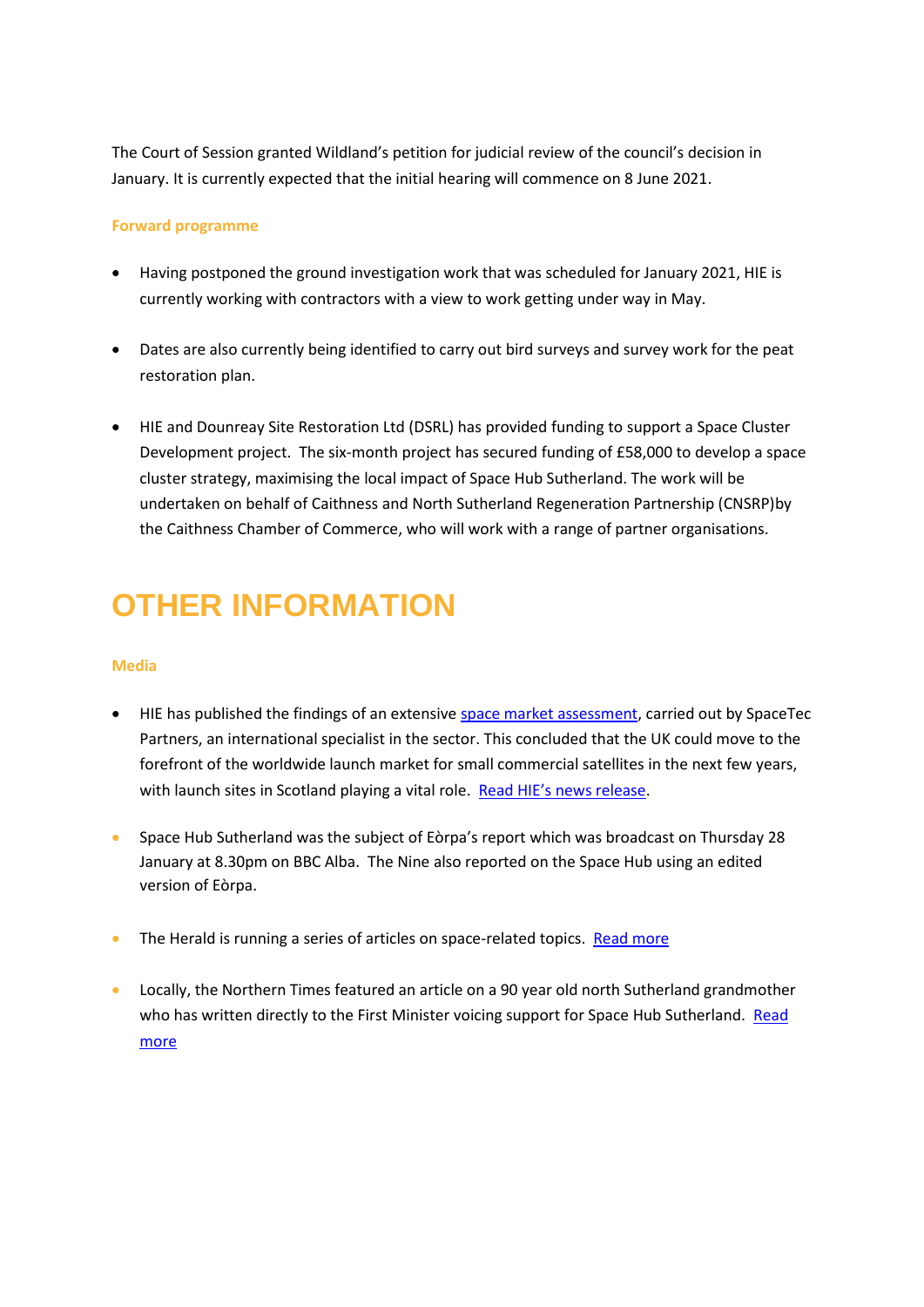#### **UK Space Agency**

- Following a four-year term leading the UK Space Agency, CEO Graham Turnock announced his resignation in January 2021. Recruitment of a successor is underway.
- The UK Government has now analysed responses from the spaceflight consultation on draft regulations and guidance and consultation on liabilities, insurance and charging that was published last year. A response to both consultations will be published shortly. This will allow the start of the process of laying the secondary legislation before Parliament. It is anticipated that most of the secondary legislation will be in place in Summer 2021.

#### **Orbex Space**

- On 3 January 2021, Orbex announced its first employment opportunity for Space Hub Sutherland. The job vacancy was for a Spaceport Preparation and Support Manager to work in and around the Tongue/Melness area.
- Orbex has purchased the largest industrial 3D printer in Europe as it prepares to launch from Space Hub Sutherland. Orbex will use the giant machine to rapidly print complex launcher engines in-house. It has signed a multi-million pound deal with AMCM, following a series of successful trials printing various large scale components. [Read more](https://www.scotsman.com/business/countdown-continues-to-sutherland-spaceport-after-order-placed-for-largest-industrial-3d-printer-in-europe-3143984)

#### **Got questions? Check out our website**

Our website is the best place to find information about the project, including frequently asked questions. You can access the information at [www.spacehubsutherland.com.](https://eur02.safelinks.protection.outlook.com/?url=http%3A%2F%2Fwww.spacehubsutherland.com%3Futm_source%3DUK%2BVertical%2BLaunch%2B%2528UKVL%2529%2BSutherland%2Bspaceport%2Bproject%2Bnewsletter%26utm_campaign%3D91cc571cc8-TIDINGS%2Bfrom%2BMalin%2Bhouse_COPY_01%26utm_medium%3Demail%26utm_term%3D0_19a9c05490-91cc571cc8-%26mc_cid%3D91cc571cc8%26mc_eid%3D%5BUNIQID%5D&data=02%7C01%7Cjune.love%40hient.co.uk%7C46f24fa080ec49dd681a08d77f18c21b%7C42cd146c1e204d8b8df0e184bb9a0994%7C0%7C0%7C637117616613953995&sdata=oN2qcak5BrhVexgXtAh6l7QJPGBKZmfrRddO5sDI0RM%3D&reserved=0)

# **FOR FURTHER INFORMATION**

Visit our website: [spacehubsutherland.com](https://eur02.safelinks.protection.outlook.com/?url=http%3A%2F%2Fwww.spacehubsutherland.com%3Futm_source%3DUK%2BVertical%2BLaunch%2B%2528UKVL%2529%2BSutherland%2Bspaceport%2Bproject%2Bnewsletter%26utm_campaign%3D91cc571cc8-TIDINGS%2Bfrom%2BMalin%2Bhouse_COPY_01%26utm_medium%3Demail%26utm_term%3D0_19a9c05490-91cc571cc8-%26mc_cid%3D91cc571cc8%26mc_eid%3D%5BUNIQID%5D&data=02%7C01%7Cjune.love%40hient.co.uk%7C46f24fa080ec49dd681a08d77f18c21b%7C42cd146c1e204d8b8df0e184bb9a0994%7C0%7C0%7C637117616613953995&sdata=oN2qcak5BrhVexgXtAh6l7QJPGBKZmfrRddO5sDI0RM%3D&reserved=0) or please get in touch: [spacehubsutherland@hient.co.uk](mailto:spacehubsutherland@hient.co.uk)